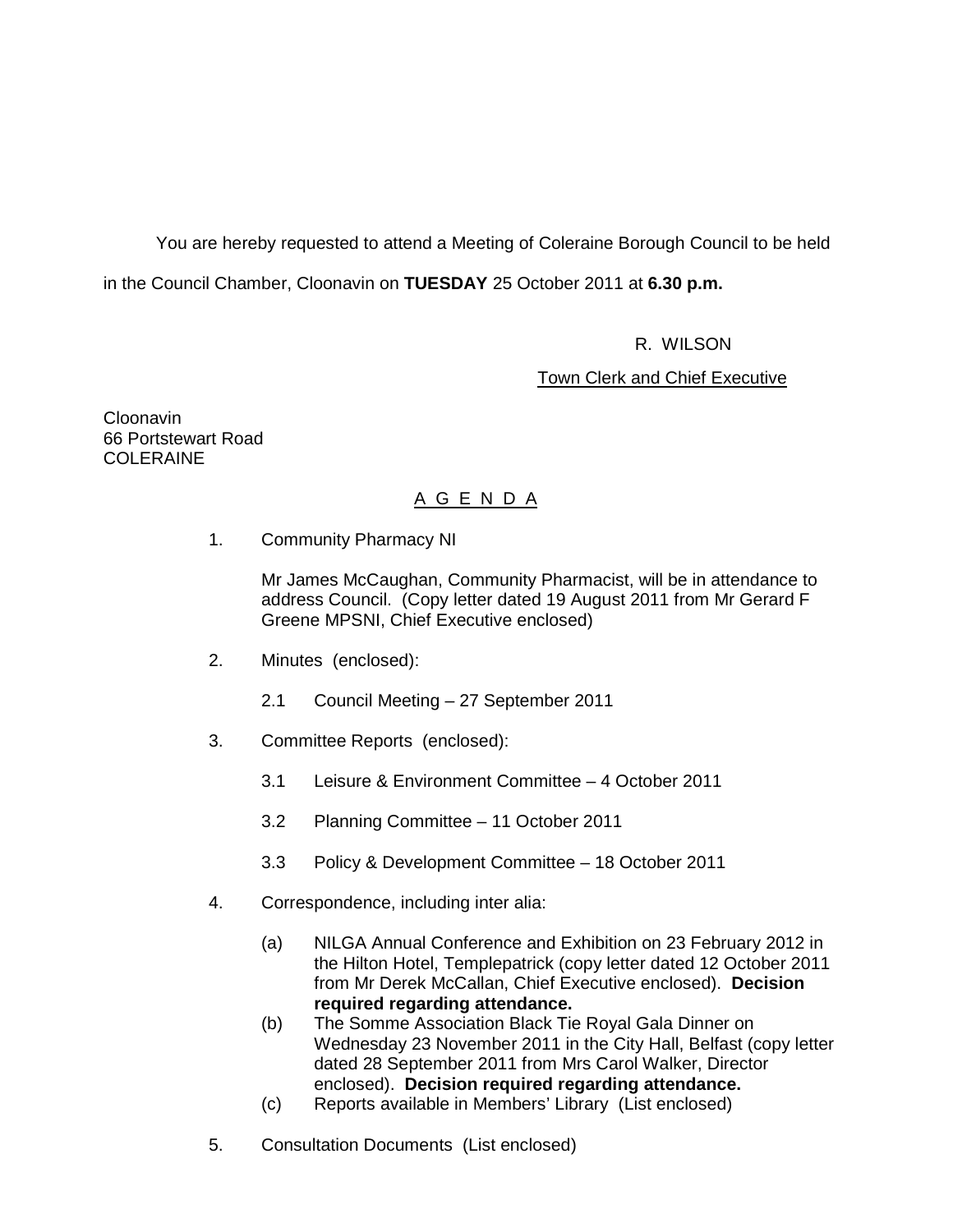6. Documents for Sealing

# **Enclosed for Information:**

- i) Letter dated 27 September 2011 from Court Cavendish Ltd regarding updated on Southern Cross homes.
- ii) Letter dated 10 October 2011 from Digital UK regarding Digital Switchover.
- iii) Letter received 13 October 2011 regarding update on the work of the Somme Association
- iv) Letter dated 14 October 2011 from Northern Ireland Water regarding informal briefing session.
- v) Letter dated 17 October 2011 from NILGA regarding Britain in Bloom 2011 **Results**

# **\* Recommended for consideration "In Committee"**

To: Each Member of Council 21 October 2011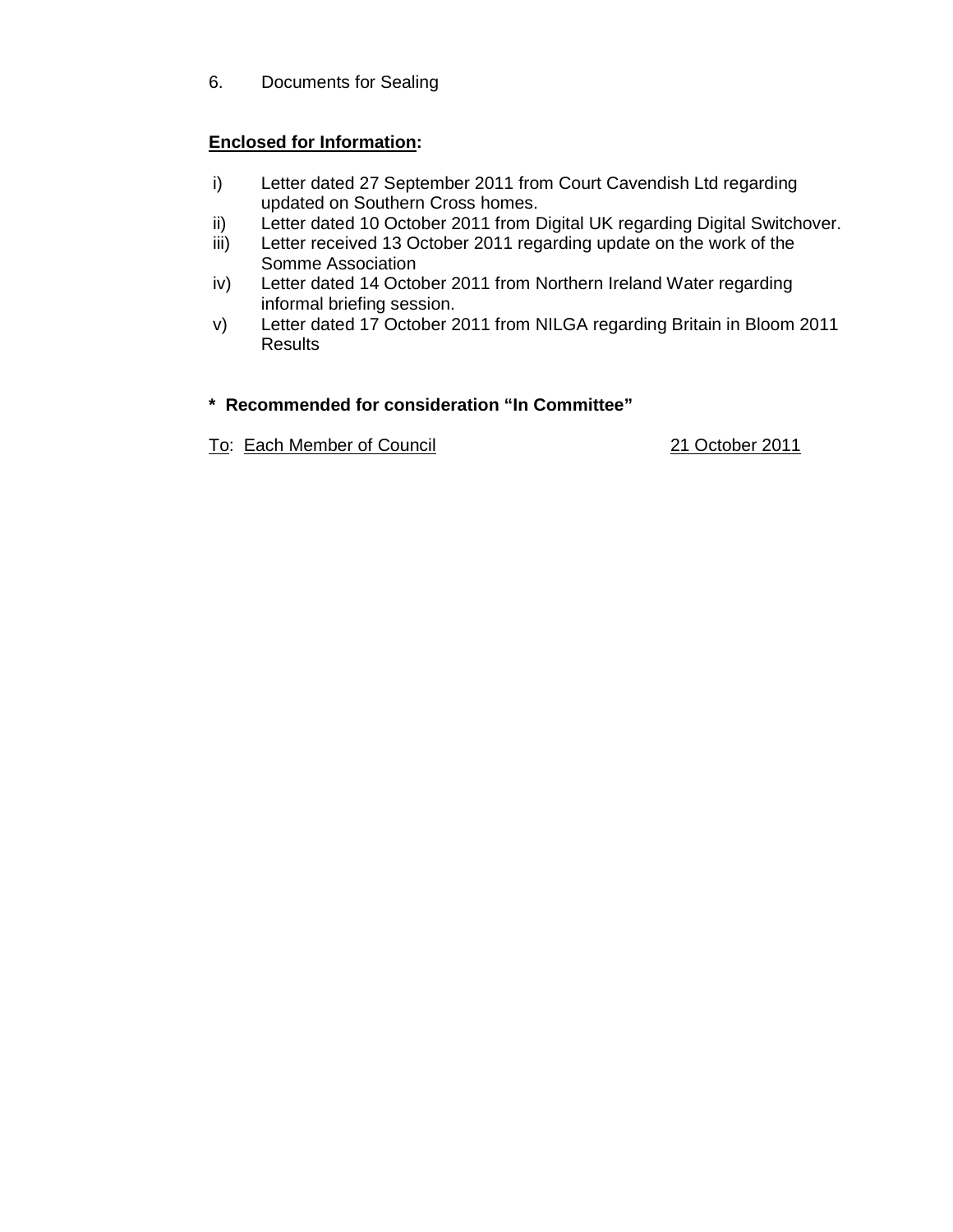#### **COUNCIL MEETING**

# **27th September, 2011.**

**Present:** The Mayor, Alderman J. M. Bradley, in the Chair

The Deputy Mayor, Councillor W. A. King

#### **Aldermen**

W. T. Creelman W. J. McClure N. F. Hillis

# **Councillors**

- C. S. Alexander (Ms.) D. Harding C. Archibald R. J. Holmes Y. Boyle (Ms.) R. A. Loftus (Mrs.) A. S. Cole W. McCandless G. Duddy D. McClarty E. P. Fielding (Mrs.) G. L. McLaughlin M. Fielding **A. McQuillan** B. Fitzpatrick
- 

 **Officers in** Town Clerk and Chief Executive, Corporate Director of Attendance: Environmental Services, Corporate Director of Leisure and Development, Acting Head of Finance, Head of Performance, Policy and Governance, Head of Development Services, Portrush Regeneration Manager and Administrative Assistant

# **1.0 MAYOR'S REMARKS**

 The Mayor welcomed everyone to the Meeting and extended congratulations to staff, in particular the Parks team, involved in the Britain in Bloom competition. Coleraine had been awarded the Silver Gilt prize in the 'Large Towns' category at the Awards Ceremony held at St. Andrews in Scotland.

# **2.0 NOTICE OF MOTION**

 It was agreed that the Notice of Motion be considered following the presentation by Translink.

# **3.0 TRANSLINK**

 The Mayor welcomed Mr. Mal McGreevy, General Manager Rail Services and Mr. Ian Campbell, Head of Rail Operations, who were in attendance to address Council (Briefing document previously supplied).

 Mr. McGreevy updated members on Translink's plans to change routes and services across the network. Due to reduced funding from the Department for Regional Development the complete track relay between Coleraine and Derry/Londonderry, including signalling and passing loop work originally scheduled for 2012/2013, had been deferred to commence until 2014. A programme of engineering work was scheduled for the next 12-24 months to maintain safety resulting in a reduction in the number of services operated.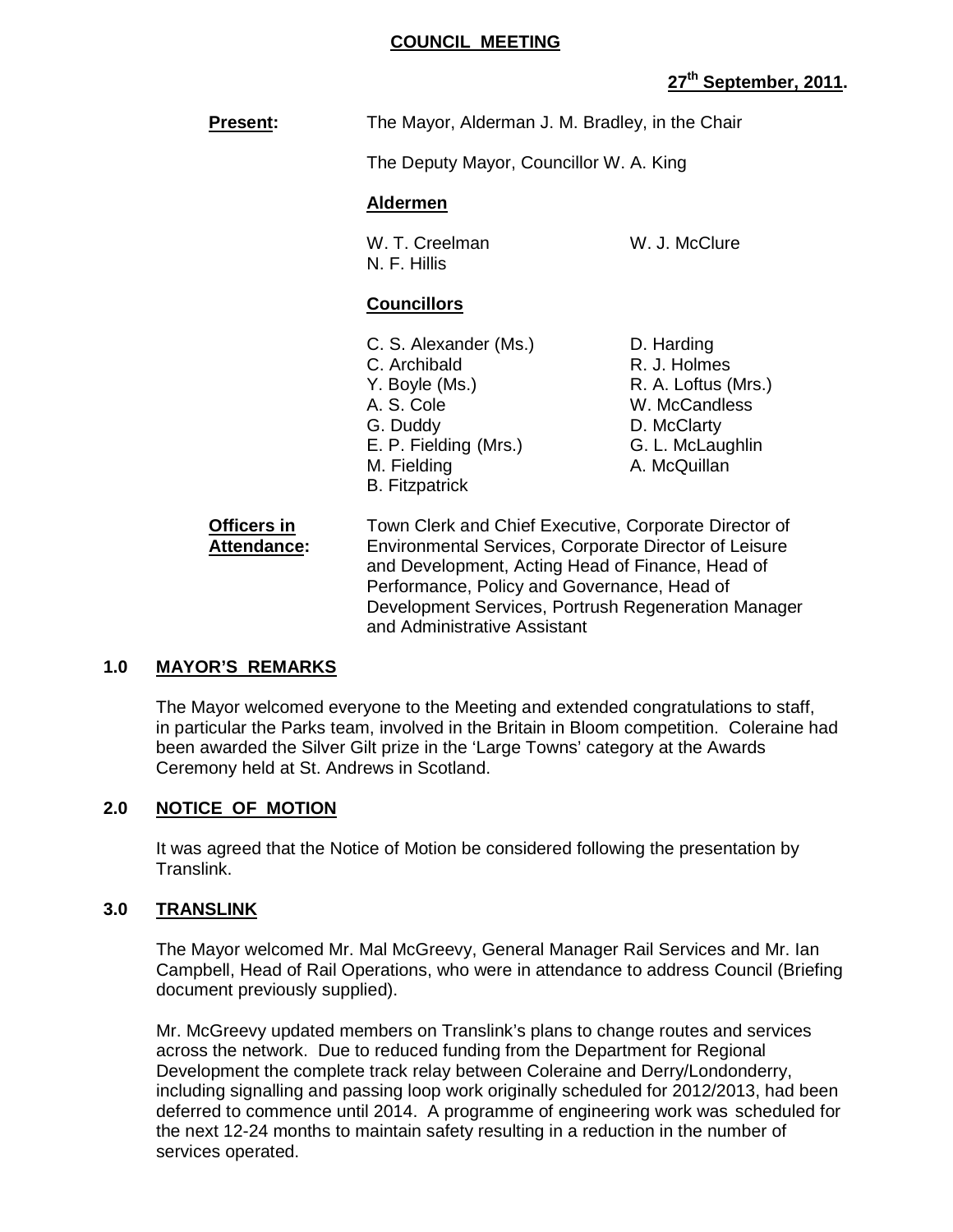It was planned to operate an enhanced hourly train service between Coleraine and Belfast and the service provision between Coleraine and Derry/Londonderry would be increased although a proportion would be operated by Goldline services.

 Mr. McGreevy answered members' various questions and emphasised Translink's commitment to developing the Coleraine and Derry/Londonderry line.

 The Chairman thanked the representatives for attending after which they withdrew from the Meeting.

# **4.0 NOTICE OF MOTION**

 The undernoted Notice of Motion was submitted by Councillor Mrs. Loftus and seconded by Alderman McClure:

 "This Council calls on the Department of Regional Development and Translink to review its decision to decrease the frequency of train services between Coleraine and Derry/Londonderry, calls on the Minister to reassess funding to upgrade the line, to reinstate plans to provide and maintain this intercity service and to recognise the enormous economic and social benefits to the people of the North West."

Councillor Mrs. Loftus and Alderman McClure spoke at length on the Motion and sought Council's support.

As an amendment it was proposed by Councillor McClarty and seconded by Councillor Harding:

 "This Council calls on the Department of Regional Development, Translink and the Minister to reassess funding to upgrade the line, to reinstate plans to provide and maintain this intercity service and to recognise the enormous economic and social benefits to the people of the North West and to keep disruption to a minimum."

 The Town Clerk and Chief Executive advised members that the Northern Corridor Railway Group Meetings would be recommencing and an invitation had also been extended to the Minister to come to Coleraine to discuss the railway and other infrastructure matters.

 On being put to the Meeting the amendment was lost, eight members voting in favour and nine members voting against.

 The proposal was then put to the Meeting and was carried, fourteen members voting in favour and no one voting against.

# **5.0 MINUTES**

The Minutes of the Council Meeting of  $23<sup>rd</sup>$  August, 2011 and the Special Meeting of  $6<sup>th</sup>$ September, 2011 were confirmed and signed.

Matters arising:

# **5.1 Council Meeting – 23rd August 2011**

# 5.1.1 The Draft High Hedges (Fee) Regulations (NI) 2011

It was noted that the agreed fee was £350 and not £250 as stated in the Minutes.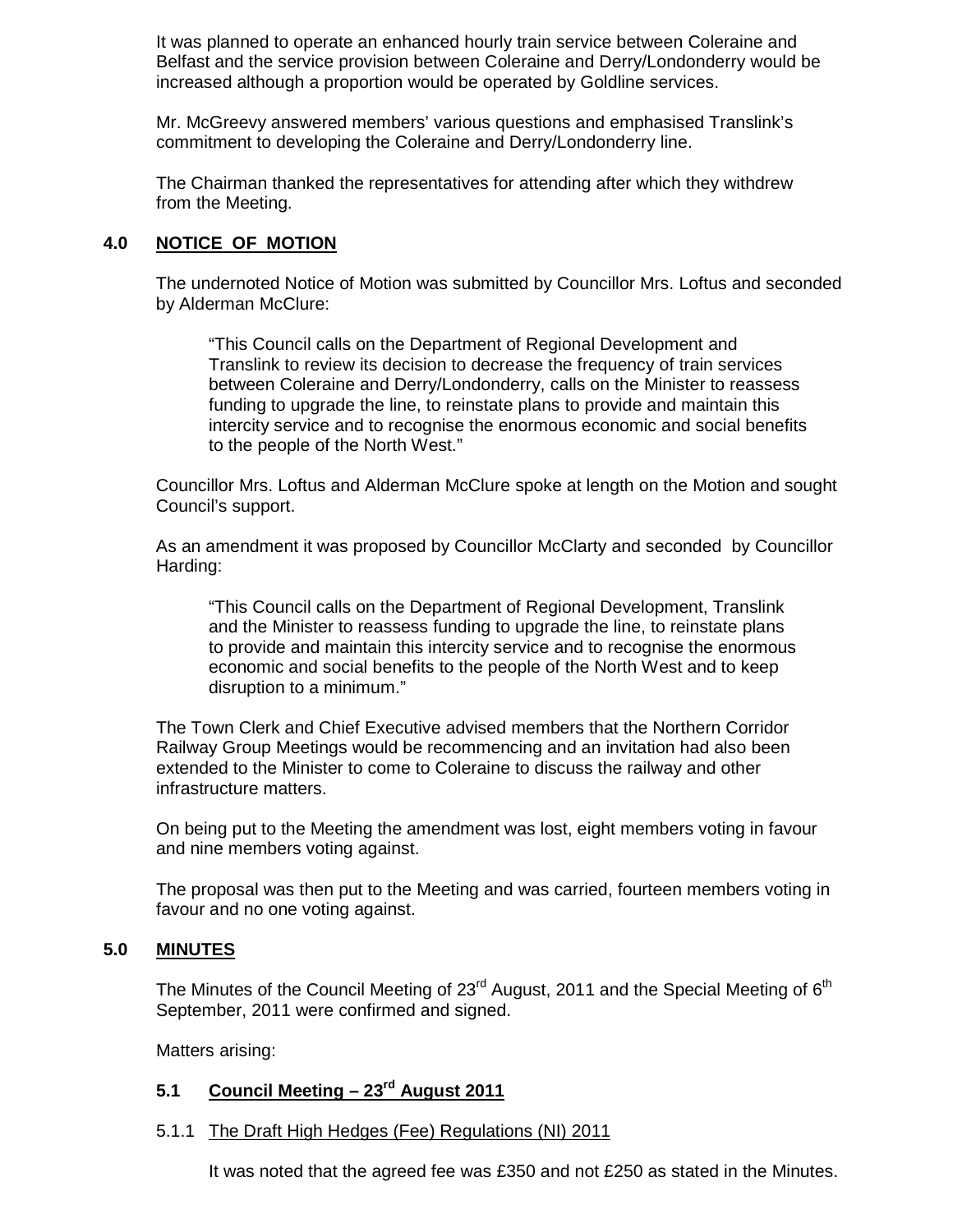# **6.0 COMMITTEE REPORTS**

# **6.1 Planning Committee – 23rd August, 2011**

 The Chairman, Alderman McClure, moved the adoption of the Planning Committee Report; this was duly seconded by the Deputy Mayor and agreed.

Matters arising:

#### 6.1.1 Application No. 4 – C/2011/0051/F Office Meeting

 It was noted that the office meeting for the above application had been rescheduled for next month.

# 6.1.2 Council Deputation – Minister Attwood

 It was confirmed that the new date for the Council deputation to meet Minister Attwood was 7<sup>th</sup> October, 2011.

# **6.2 Leisure and Environment Committee**

 The Chairman, Councillor Cole, moved the adoption of the Leisure and Environment Committee Report; this was duly seconded by Councillor Fitzpatrick.

Matters arising:

#### 6.2.1 Lansdowne Car Park, Portrush

Following discussion it was agreed that this matter be deferred to allow the Skerries Councillors to conduct further consultation with DRD Roads Service and the residents of Lansdowne in respect of this matter.

The Committee Report was agreed subject to the amendment.

# **6.3 Planning Committee – 13th September, 2011**

 The Chairman, Alderman McClure, moved the adoption of the Planning Committee Report; this was duly seconded by Councillor Mrs. Fielding and agreed.

# **6.4 Policy and Development Committee**

 In the absence of the Chairman, the Mayor moved the adoption of the Policy and Development Committee Report; this was duly seconded by Councillor Fitzpatrick.

Matters arising:

# 6.4.1 Portrush Yacht Club

 Councillor Harding requested that further information on this item be considered "In Committee" at the end of the Meeting. Agreed.

 6.4.2 North West Region Waste Management Group (NWRWMG) – Proposed Study Visit – Waste Infrastructure Project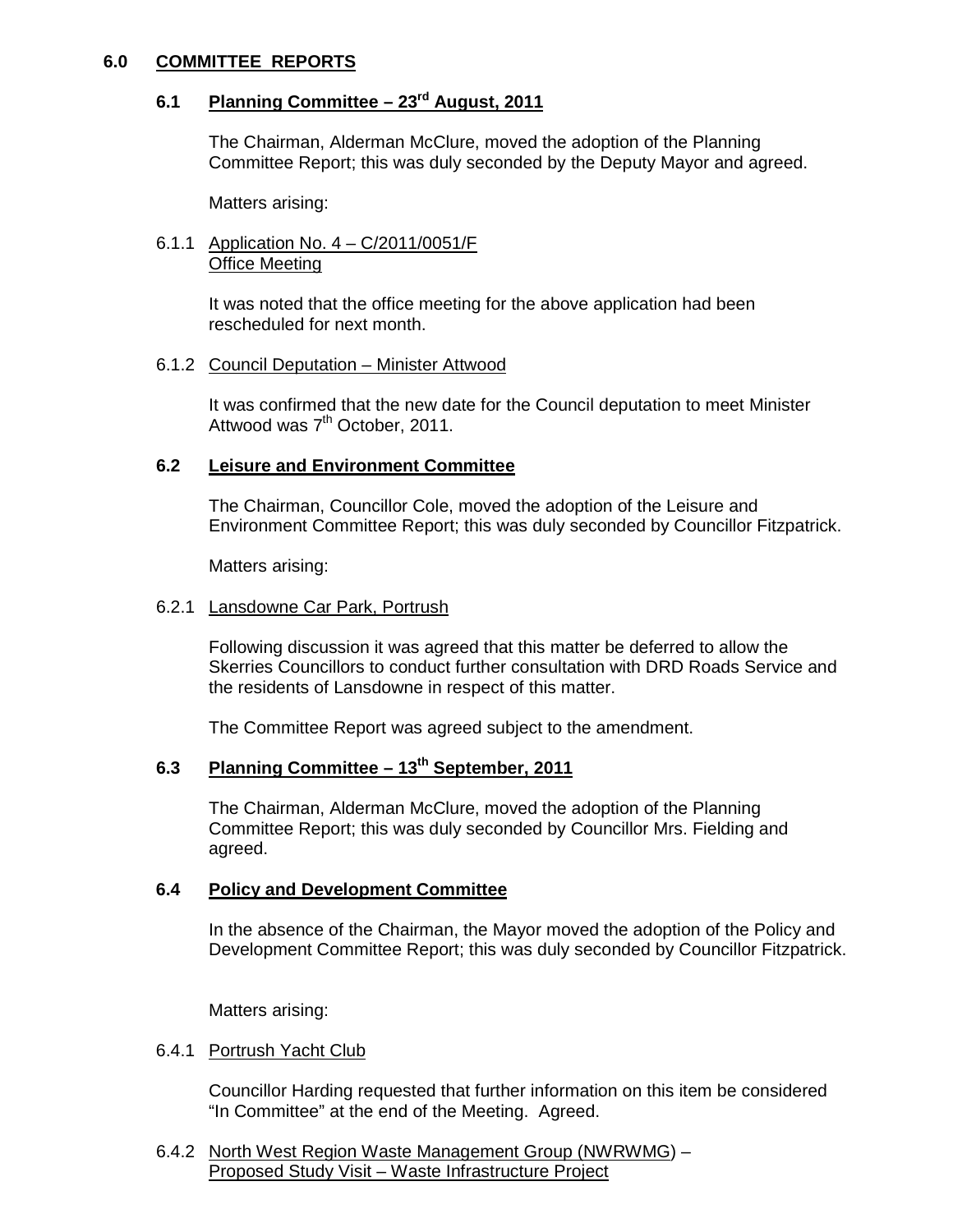It was proposed by Councillor McQuillan and seconded by Councillor Cole:

 That two members and two officers attend the above Study Visit.

On a request for a recorded vote the members voted thus:

- For: The Mayor and Deputy Mayor Aldermen Creelman, Hillis and McClure Councillors Cole, Duddy, Mrs. Fielding, M. Fielding, Harding, Holmes, Mrs. Loftus, McLaughlin and McQuillan (14)
- Against: Councillors Ms. Alexander, Ms. Boyle and McClarty (3)

Abstentions: Councillors Archibald, Fitzpatrick and McCandless (3)

The proposal was, therefore, carried.

The Committee report was agreed subject to the amendment.

# **7.0 THE PATIENT AND CLIENT COUNCIL**

Consideration was given to letter dated 19<sup>th</sup> September, 2011 from the Department of Health, Social Services and Public Safety regarding the appointment of one Local Government representative member to the Patient and Client Council (previously supplied).

Anyone interested in the appointment opportunity should contact the office directly.

#### **8.0 COLERAINE TOWN PARTNERSHIP LTD. – MAINTENANCE AGREEMENT**

 It was agreed that the Maintenance Agreement for Public Realm Coleraine Town Centre be approved.

# **9.0 STRAND ROAD, COLERAINE - TEMPORARY ACCESS**

Consideration was given to email dated 20<sup>th</sup> September, 2011 from NI Water regarding temporary use of Council land in connection with a scheme to upgrade an existing combined sewer overflow at Strand Road, Coleraine (previously supplied). Agreed.

# **10.0 BOUNDARY COMMISSION FOR NORTHERN IRELAND**

Consideration was given to letter dated  $13<sup>th</sup>$  September, 2011 from the Boundary Commission for Northern Ireland advising members of the Provisional Proposals Report and the scheduled public hearings (previously supplied). Noted.

# **11.0 DOCUMENTS TABLED**

 Members noted the list of documents which had been made available in the Members' Library (previously supplied).

#### **12.0 CONSULTATION LIST**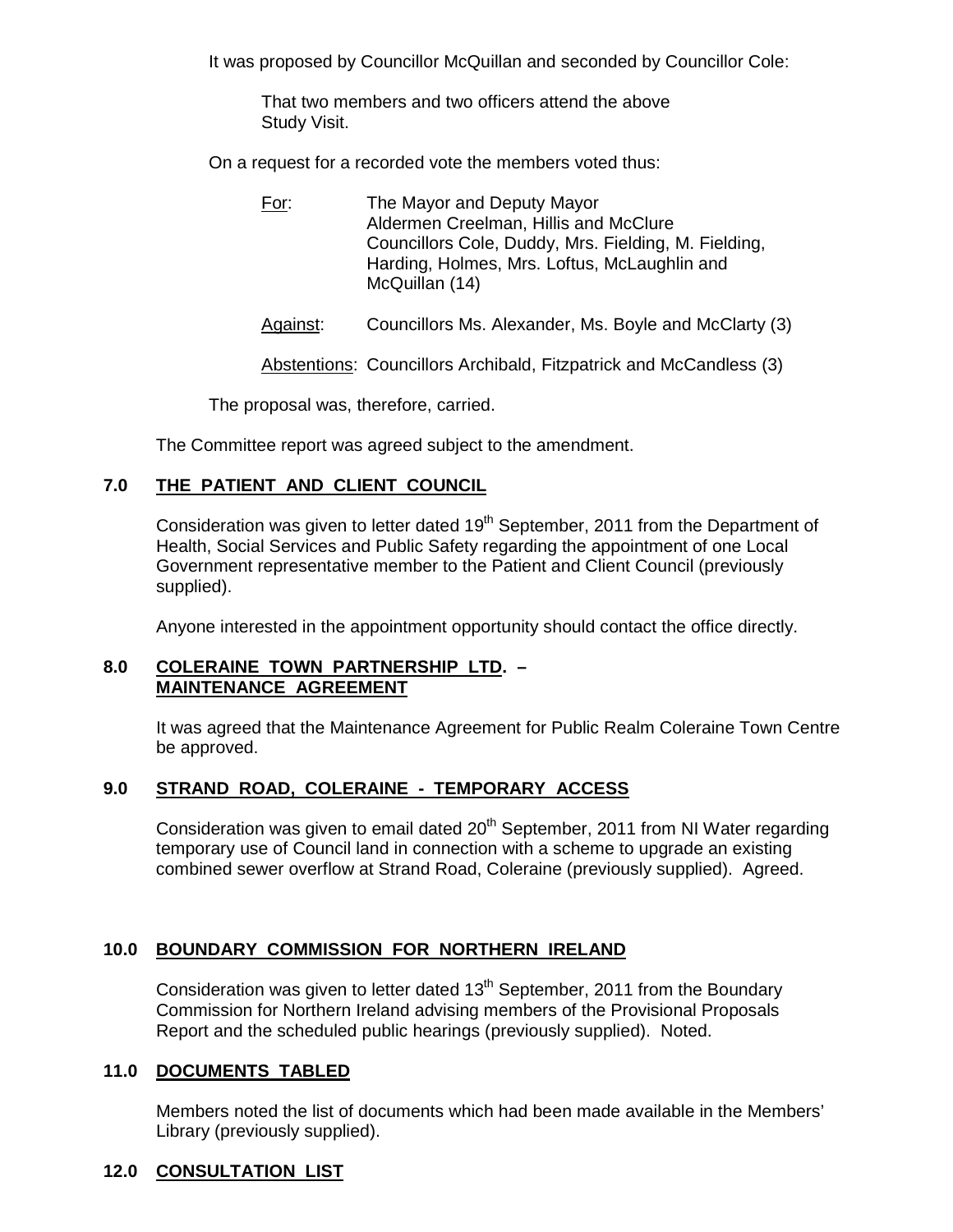Details of consultation documents received were noted (previously supplied).

 Any member who wished to make a response was asked to contact the Head of Performance, Policy and Governance before the due date for comments as detailed in the report.

# **13.0 DOCUMENTS FOR SEALING**

Resolved:

That the following documents be sealed:

| 1.             | <b>Transfer and Conveyance (in triplicate)</b> | Council to Waterways Ireland -<br>land at Somerset Riverside Park,<br>Coleraine                     |
|----------------|------------------------------------------------|-----------------------------------------------------------------------------------------------------|
| $\overline{2}$ | Agreement (in duplicate)                       | Council and FP McCann -<br><b>Environmental Improvement</b><br>Works at Station Square, Portrush    |
| 3              | Transfer (in duplicate)                        | Council to Mr & Mrs D Irwin - land<br>at 60 Ballyreagh Road, Portrush                               |
| 4.             | Agreement and Lease (in duplicate)             | Council and RNLI - Look Out<br>Tower at West Strand, Portrush                                       |
| 5.             | Transfer (in triplicate)                       | Council to Mr & Mrs A Ackermann<br>- land to rear of 7 Glenbrook Park,<br>Coleraine                 |
| 6.             | Agreements (2 of)                              | Car Ioans - 1 Environmental<br>Services Officer and 1 Leisure and<br><b>Development Officer</b>     |
| 7.             | <b>Cemetery Titles</b>                         | Grant of Right of Burial - Deeds<br>Register Nos. 3795 - 3805<br>inclusive:                         |
|                |                                                | Agherton<br>0<br>Ballywillan<br>1<br>Coleraine<br>8<br>Kilrea<br>0<br>$\overline{2}$<br>Portstewart |
|                |                                                | <b>Advanced Deeds Register Nos</b><br>0290 - 0292 inclusive:                                        |
|                |                                                | Agherton<br>1<br>Ballywillan<br>0<br>Coleraine<br>0<br>$\overline{2}$<br>Portstewart                |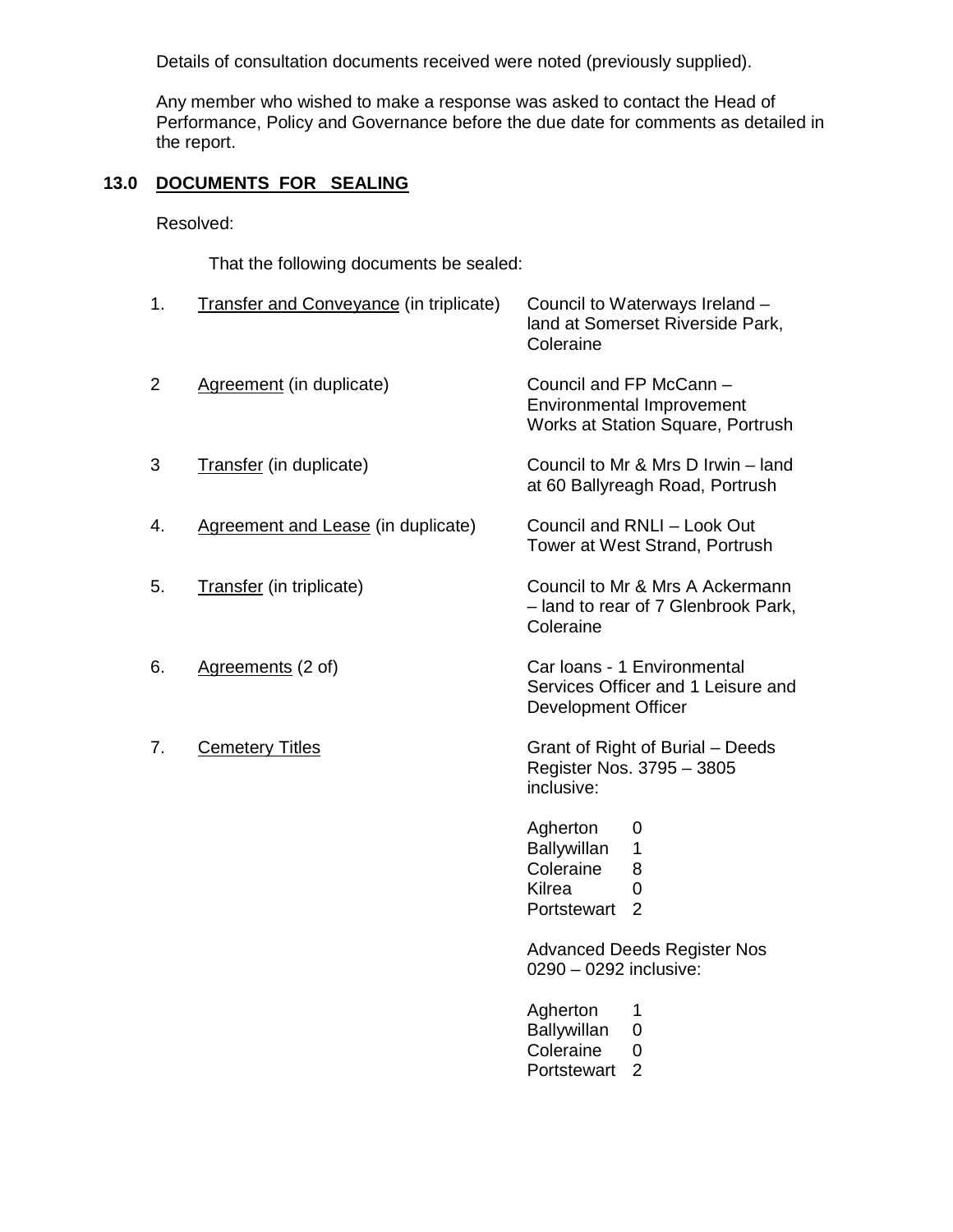# **LEISURE AND ENVIRONMENT COMMITTEE**

# **4 th October, 2011.**

| <b>Present:</b>                   | Councillor A. S. Cole, in the Chair                                                                                                                                                                                |                                                                                                                                 |  |
|-----------------------------------|--------------------------------------------------------------------------------------------------------------------------------------------------------------------------------------------------------------------|---------------------------------------------------------------------------------------------------------------------------------|--|
|                                   | The Deputy Mayor, Councillor W. A. King                                                                                                                                                                            |                                                                                                                                 |  |
|                                   | <b>Aldermen</b>                                                                                                                                                                                                    |                                                                                                                                 |  |
|                                   | W. T. Creelman<br>M. T. Hickey (Mrs.)                                                                                                                                                                              | N. F. Hillis<br>W. J. McClure                                                                                                   |  |
|                                   | <b>Councillors</b>                                                                                                                                                                                                 |                                                                                                                                 |  |
|                                   | C. S. Alexander (Ms.)<br>C. Archibald<br>D. D. Barbour<br>G. Duddy<br>(Items $3.1 - 7.1$ )<br>E. P. Fielding (Mrs.)<br>M. Fielding<br><b>B.</b> Fitzpatrick<br>D. Harding<br>(Items $1.0 - 7.1$ )                  | R. J. Holmes<br>R. A. Loftus (Mrs.)<br>W. McCandless<br>D. McClarty<br>G. L. McLaughlin<br>A. McQuillan<br>(Items $1.0 - 7.1$ ) |  |
| Officers in<br><b>Attendance:</b> | Town Clerk and Chief Executive, Corporate Director of<br>Environmental Services, Corporate Director of Leisure and<br>Development, Head of Development Services (Items 1.0 -<br>3.2) and Administrative Assistant. |                                                                                                                                 |  |

#### **Apology:** Councillor Ms. Boyle

#### **1.0 WELCOME**

The Chairman welcomed everyone to the meeting.

#### **2.0 "IN COMMITTEE"**

It was agreed to discuss items to be heard "In Committee" at the end of the meeting.

# **3.0 ENVIRONMENTAL SERVICES' REPORT**

 The Report of the Corporate Director of Environmental Services was considered (previously supplied).

Matters arising:

#### **3.1 NW 200 Strategic Review**

 Due to the particular difficulties encountered at the 2011 event, members had requested a fundamental review to examine options in order to minimise the risk of the event being severely disrupted in the future and also the long-term sustainable development of the event. Members noted that since the event, Coleraine and District Motor Club (CDMC)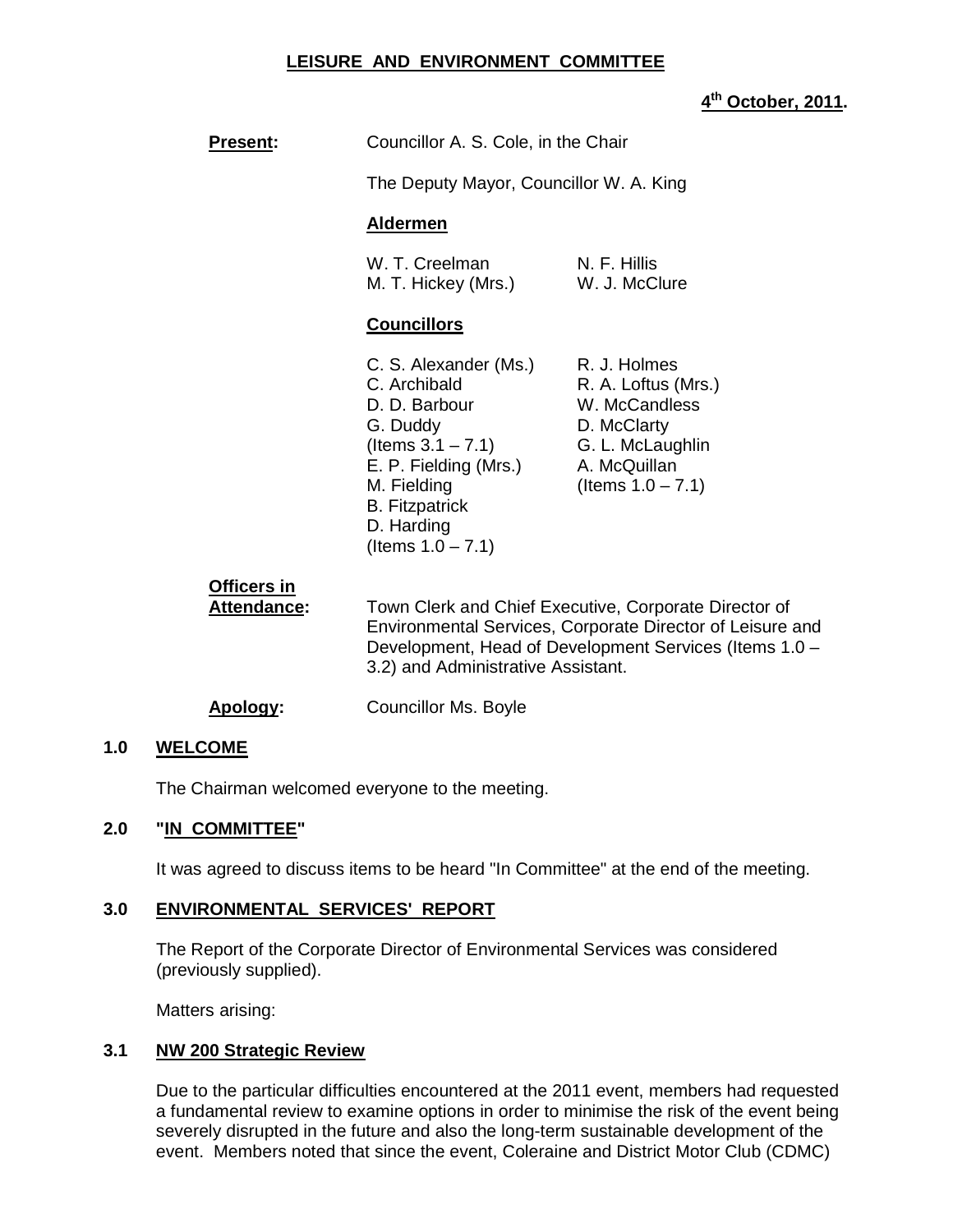has been working closely with many of the statutory agencies and stakeholders to examine potential options to secure the future of the event in this area.

 Mr. Mervyn Whyte, Technical Director and Mr. Gerard McAuley, Operations Manager of CDMC were in attendance to present a report to members on the progress to date.

 Mr. Whyte gave a brief history of the event and detailed the benefits to the Borough. He also updated members on the following:

- Progress in 2011
- Strategic goals
- Delivery strategy
- Proposed road closing for 2012 and races held on Thursday

 The Corporate Director of Environmental Services highlighted two key issues to members, which required consideration:

- Stakeholder Engagement
- Road Closures

 Mr. Whyte answered members' various questions and he thanked Council for their support and assistance with the event over the years, after which the representatives withdrew from the meeting.

# **Recommended:**

- (i) That Council coordinate a stakeholder engagement event during November to examine options for the long-term sustainable development of the NW 200 event in this area.
- (ii) That Council support the CDMC in undertaking an effective consultation exercise on proposals to extend the time that roads are closed within the existing legislative provisions of Tuesday, Thursday and Saturday.

# **3.2 Northern Ireland Fuel Poverty Coalition – Fuel Poverty Conference**

Consideration was given to information on this topic, as detailed in the report.

 Members noted that the UK Government had decided to cut the winter fuel payment and Fuel Poverty Coalition is calling on the Northern Ireland Executive and Assembly to take urgent action by supporting:

- The development of a detailed and costed action plan setting out how and when fuel poverty will be eradicated in Northern Ireland;
- The provision of support to all fuel poor households to stay warm until fuel poverty is eradicated.

# **Recommended:**

 That Council support the petition to reverse the decision of Central Government at Westminster to cut the winter fuel payment as outlined in the report.

# **3.3 For information**

Members noted information on the following topics, as detailed in the report: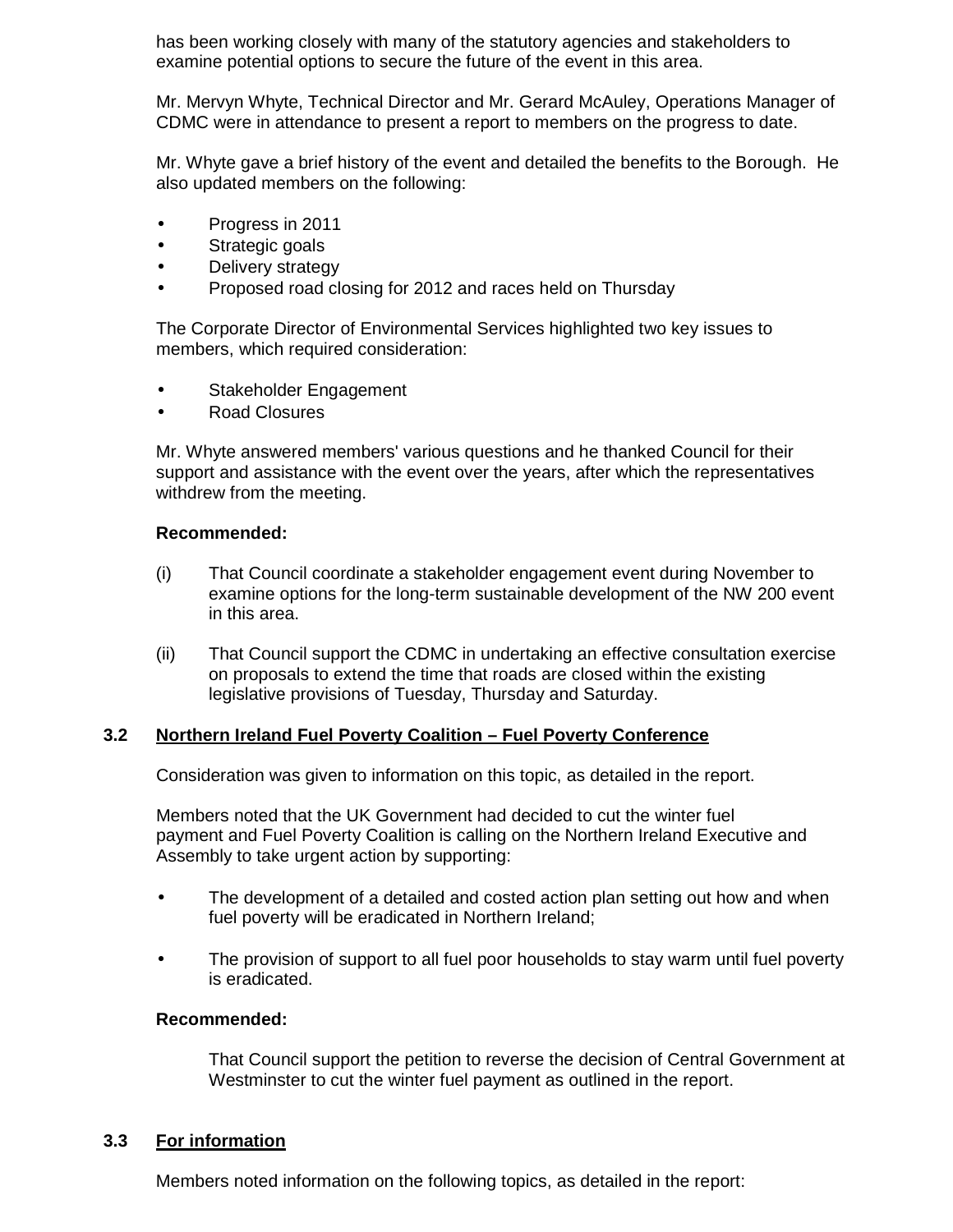- Dogs Licensing and Identification Response on the Review of Coloured Collar Identification Tags for Dogs;
- Safe Maintenance of Work (HSENI Strategy);
- Coleraine Borough Council in Conjunction with The Dogs Trust and Local Vets Offer Free Chips for all Dogs;
- Outcome of Legal Proceedings:
- (1) Defendant: Mr. Martin Smyth

Address: 57 Portrush Road Coleraine

Offences: Keeping a dog without a valid licence contrary to Article 17 (1) of The Dogs (NI) Order 1983.

> Dog attacking a person contrary to Article 29 (1) of The Dogs (NI) Order 1983 as amended by The Dangerous Dog (NI) Order 1991.

> Allowing a dog to stray contrary to Article 22 of The Dogs (NI) Order 1983.

Results: Fine: Dog attack - £100.00 and destruction of the dog Straying: £50.00 Legal Costs: £270.00 Court Costs: £18.00

Mr. Smyth appealed the dog attack and destruction of the dog at the High Court.

| Results: | Fine:                | £100.00 |  |
|----------|----------------------|---------|--|
|          | Legal Costs: £200.00 |         |  |

 Subsequently the dog did not have to be destroyed. A control order was put on the dog stating that it must be muzzled in public places, it must be neutered and there must be a secure enclosure for the dog.

(2) Defendant: Mr. Stephen McLaughlin

Address: 23 Daneshill Road **Coleraine** 

Offence: Keeping 2 no dogs without a valid licence contrary to Article 17 (1) of The Dogs (NI) Order 1983.

| Results: | Fine:               |  |
|----------|---------------------|--|
|          | Legal Costs: £70.00 |  |
|          | Court Costs: £48.00 |  |

- Building Control Report;
- North West Regional Waste Management Group.

# **4.0 LEISURE SERVICES' REPORT**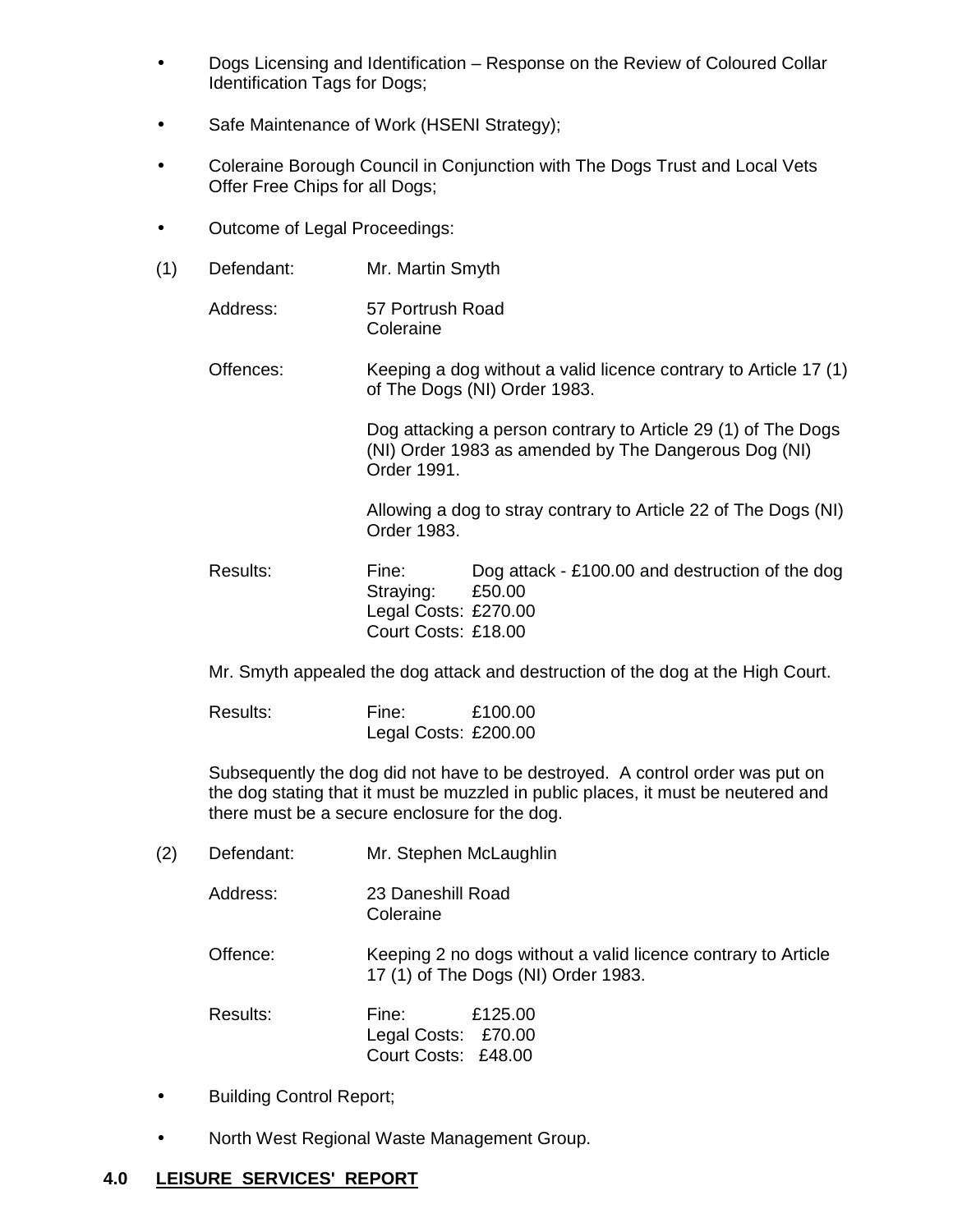The Report of the Corporate Director of Leisure and Development was considered (previously supplied).

Matters arising:

# **4.1 Coleraine Borough Arts Committee – Annual request for Grant Aid**

Consideration was given to information on this request, as detailed in the report.

# **Recommended:**

 That Council grant Coleraine Borough Arts Committee £6,250.00 to assist them with their work.

Members noted that the amount had been allowed for in the estimates.

# **4.2 Coleraine Twinning Association – Annual request for Grant Aid**

Consideration was given to information on this request, as detailed in the report.

# **Recommended:**

 That Council grant Coleraine Twinning Association £6,250.00 to assist them with their work and advise them that due to the financial position of the public sector following the Comprehensive Spending Review, and the review of contributions currently being carried out by Internal Audit, the future of this grant may be subject to further review.

 A discussion ensued on the process and allocation of funding and a member requested a report on work carried out by the above groups. The Town Clerk and Chief Executive advised that a review of contributions was being progressed through the Audit Committee and that changes to the process for funding were being progressed.

# **5.0 RECRUITMENT OF COUNCILLORS TO THE BOARD OF LIBRARIES NI**

 The Town Clerk and Chief Executive advised members that there were two vacancies on the Libraries NI Board (letter circulated). Members interested in applying for these positions were advised to contact the Town Clerk and Chief Executive.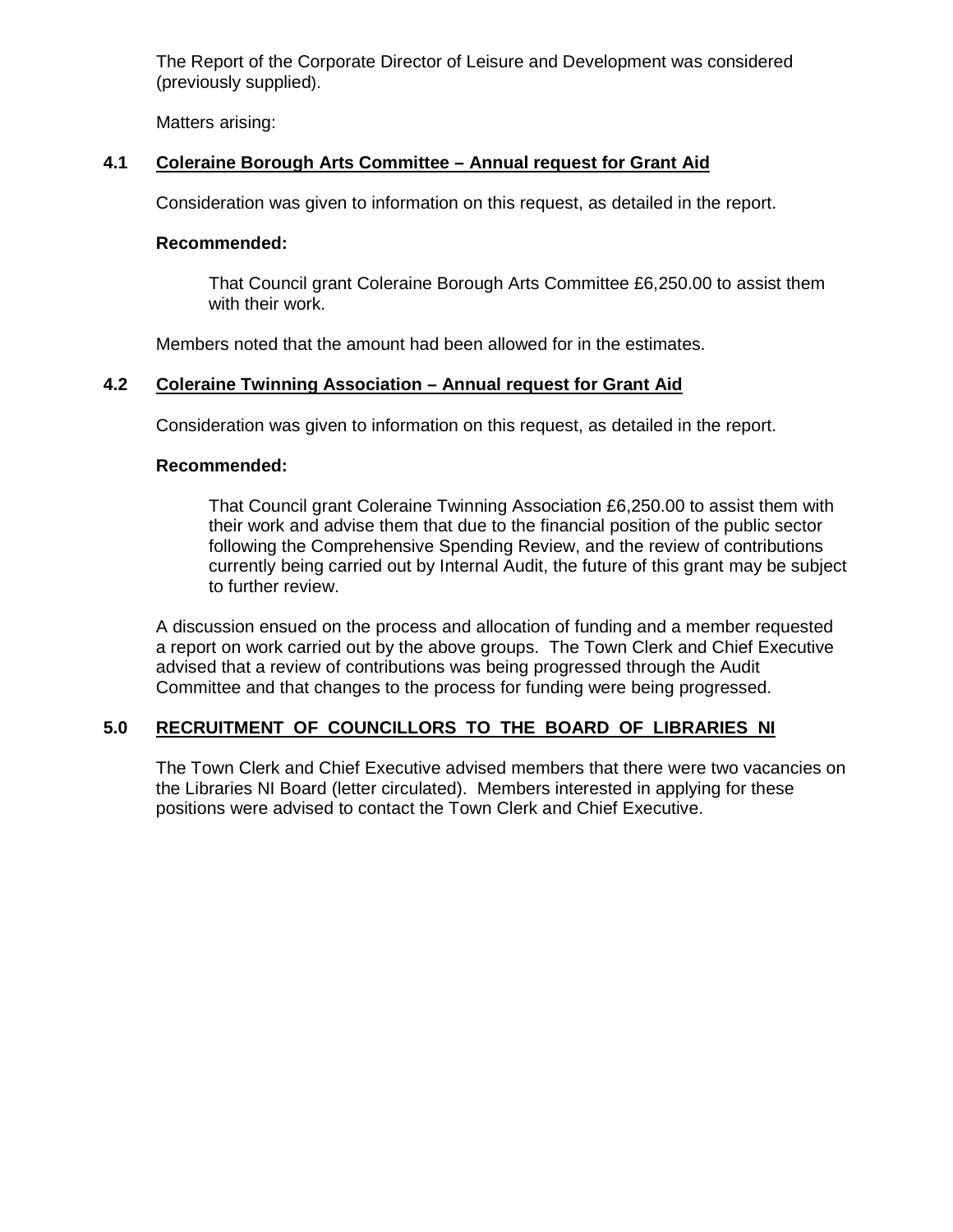# **PLANNING COMMITTEE**

# **11 October 2011**

| <b>Present:</b>               | Alderman W. J. McClure, in the Chair                                                                                                                                                                             |                                                                                                    |
|-------------------------------|------------------------------------------------------------------------------------------------------------------------------------------------------------------------------------------------------------------|----------------------------------------------------------------------------------------------------|
|                               | The Deputy Mayor, Councillor W. A. King                                                                                                                                                                          |                                                                                                    |
|                               | <b>Aldermen</b>                                                                                                                                                                                                  |                                                                                                    |
|                               | W. T. Creelman<br>M. T. Hickey (Mrs.)                                                                                                                                                                            | N. F. Hillis                                                                                       |
|                               | <b>Councillors</b>                                                                                                                                                                                               |                                                                                                    |
|                               | C. S. Alexander (Ms.)<br>C. Archibald<br>D. D. Barbour<br>Y. Boyle (Ms.)<br>G. Duddy<br>E. P. Fielding (Mrs.)                                                                                                    | M. Fielding<br>D. Harding<br>R. Loftus (Mrs.)<br>W. McCandless<br>G. L. McLaughlin<br>A. McQuillan |
| Apologies:                    | The Mayor, Councillors Fitzpatrick and Cole<br>Principal Administrative Officer, Senior Environmental Health<br><b>Officer and Clerical Assistant</b><br>Representative from the Planning Service – Mr. P. Duffy |                                                                                                    |
| Officers in<br>Attendance:    |                                                                                                                                                                                                                  |                                                                                                    |
| Also in<br><b>Attendance:</b> |                                                                                                                                                                                                                  |                                                                                                    |

# **1.0 WELCOME**

The Chairman welcomed everyone to the Meeting.

# **2.0 PLANNING APPLICATIONS**

A list of twenty applications was presented for consideration (previously supplied).

#### **Applications Deferred from Previous Meeting**

| 2.1 | Application No. D1                | The opinion of the Planning Service was to |
|-----|-----------------------------------|--------------------------------------------|
|     | C/2007/0465/F                     | approve.                                   |
|     | Retrospective application for     |                                            |
|     | vehicle repairs premises adjacent | It was agreed that the application be      |
|     | to no. 54a Gateside Road,         | approved.                                  |
|     | Coleraine for Mr Gregory Millar   |                                            |
| 2.2 | <b>Application No. D2</b>         | The opinion of the Planning Service was to |
|     | C/2007/1128/RM                    | approve.                                   |

C/2007/1128/RM Residential development of 93 dwellings comprising 34 semi detached, 39 townhouses and 20 apartments at Lissadell Avenue, Portstewart for O'Kane & Devine

It was agreed that the application be approved.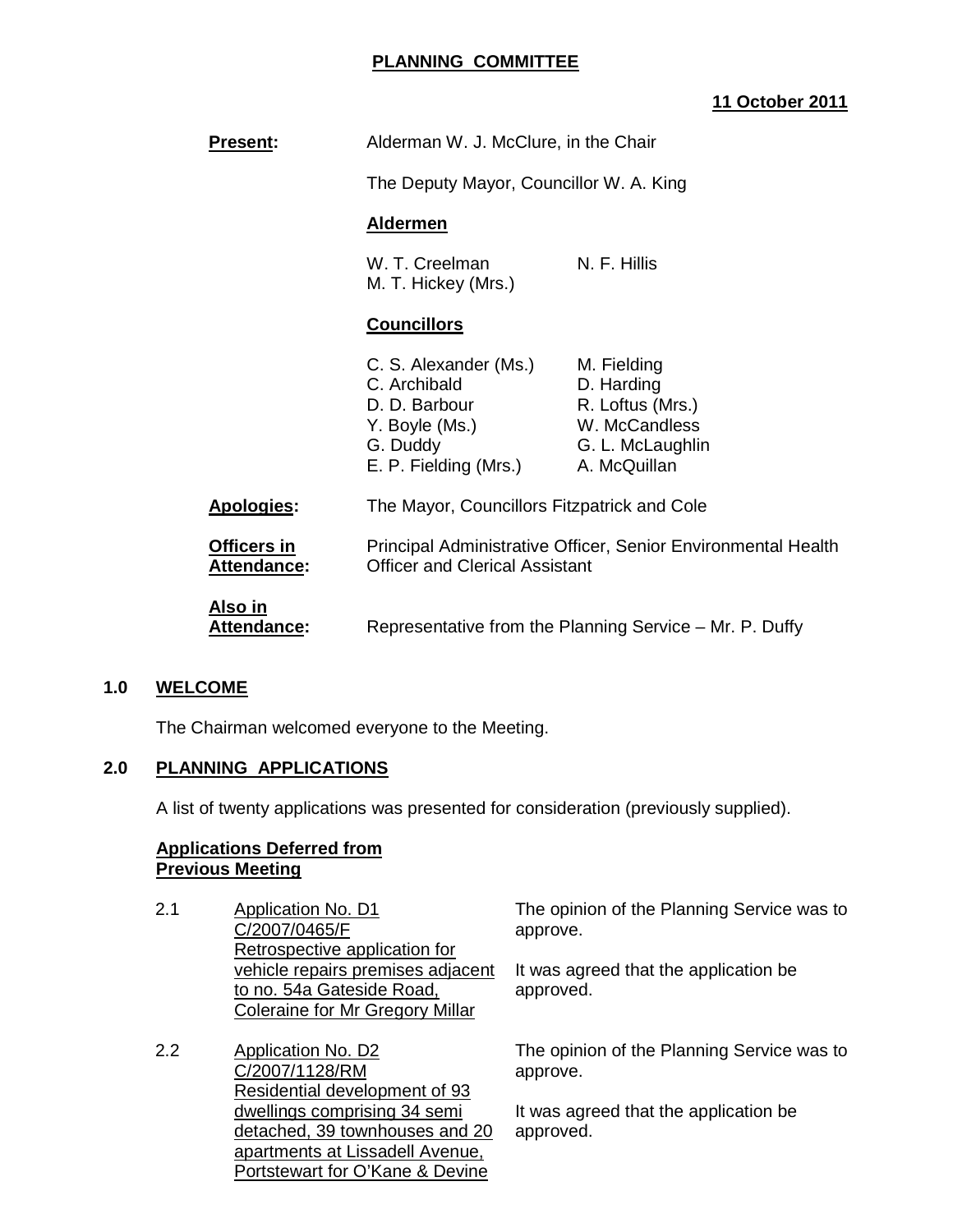Ltd

- 2.3 Application No. D3 C/2011/0086/F Change of house type for previously approved house 1 on application C/2007/0845/F at Islay Court, Circular Road, Castlerock for Mr & Mrs Buchanan
- 2.4 Application No. D4 C/2011/0107/F New care facilities to include 27 additional bedrooms (to provide 60 bedrooms in total), lounge, dining and office accommodation and associated car-parking provision at The Cottage Nursing Home, 25 Lodge Park, Coleraine for Merit Retail Ltd.
- 2.5 Application No. D5 C/2011/0108/F Proposed change of access to serve previously approved dwellings C/2007/0342 and C/2008/0772 approximately 80m west of no 65 Blackrock Road, Kilrea for Mr Marlene Bonnar
- 2.6 Application No. D6 C/2011/0123/F Approval of amendments to house types A and B as constructed, approved previously under planning ref: C/2003/0610/F at 12 Ballymacrea Road, Portrush for N M **Developments**

The opinion of the Planning Service was to approve.

It was agreed that the application be approved.

The opinion of the Planning Service was to approve.

It was agreed that the application be approved.

The opinion of the Planning Service was to approve.

It was agreed that the application be approved.

The opinion of the Planning Service was to refuse.

Following discussion Councillor McQuillan proposed that the application be deferred to facilitate an office meeting on the grounds that neither the applicant nor his agent knew about the original office meeting.

Councillor Alexander proposed an amendment that the application be refused.

The amendment, on being put to the meeting, was lost, five members voting in favour, five members voting against and the Chairman using his casting vote against the proposal.

Accordingly, it was agreed

 That the application be deferred for one month to facilitate an office meeting on the grounds that all material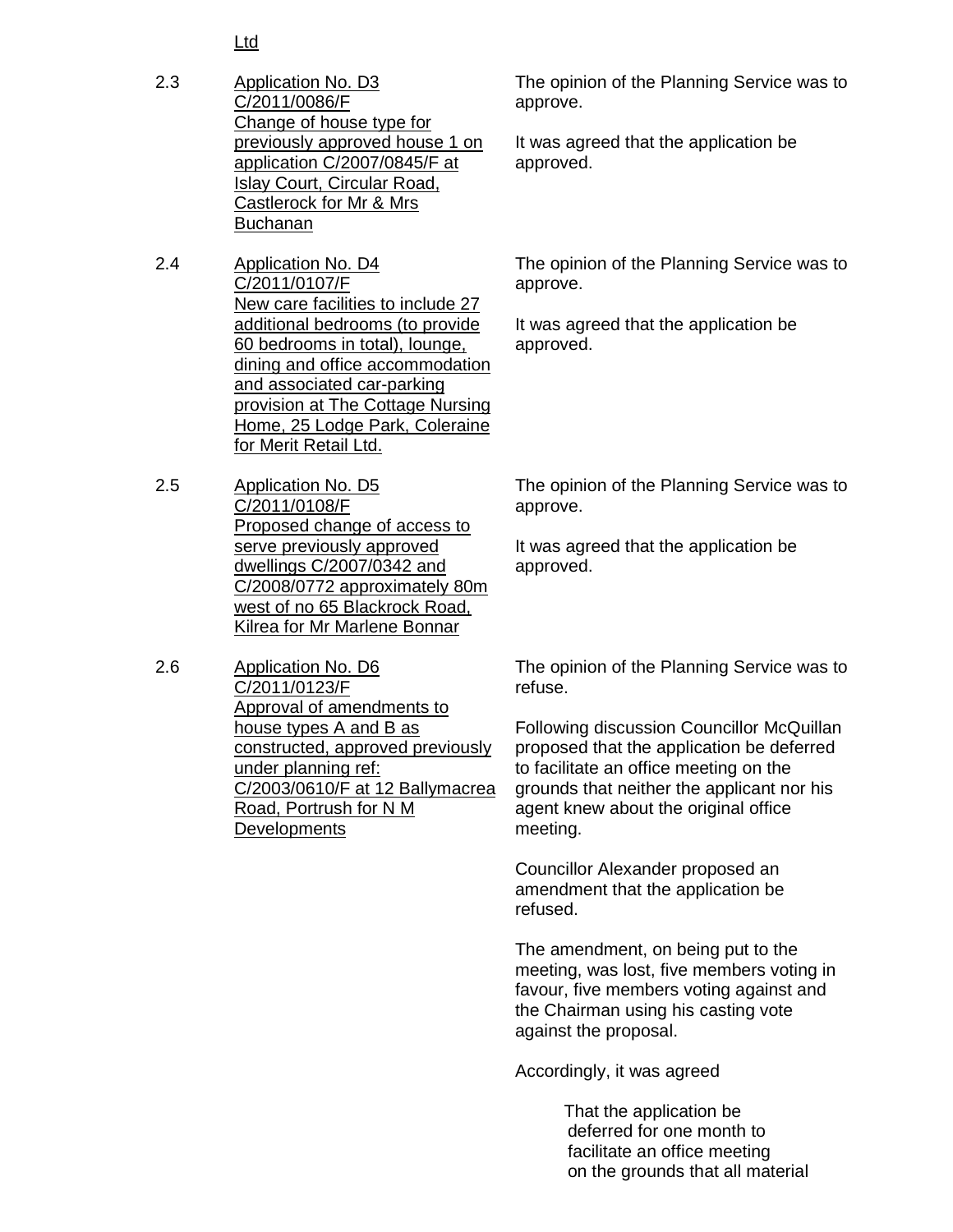# **New Applications**

2.7 Application No. 2 C/2010/0217/F Retention of change of use from agricultural buildings to car breakers yard and storage area at 20 Boleran Road, Garvagh for Mr **Stephen Higgins** The opinion of the Planning Service was to refuse. It was proposed by Councillor McQuillan, seconded by Alderman Creelman and agreed: That the application be

 deferred for one month to facilitate an office meeting on the grounds that all material planning considerations had not been assessed.

2.8 Application No. 4 C/2011/0054/F Demolition of existing dwelling and construction of 3 no 2 bedroom apartments with parking and storage at 63 Causeway Street, Portrush for Mr Sean **Butcher** 

The opinion of the Planning Service was to approve.

It was proposed by Councillor Ms. Alexander, seconded by Alderman Hillis and agreed:

> That the application be deferred for one month to facilitate an office meeting on the grounds that all material planning considerations had not been assessed.

2.9 Application No. 5 C/2011/0076/F Proposed amended access arrangement to serve existing business at 62a Bellraugh Road, Ringsend, Garvagh for Mr Martin Higgins.

The opinion of the Planning Service was to approve.

It was proposed by the Deputy Mayor, seconded by Councillor Alexander and agreed:

> That the application be deferred for one month to facilitate an office meeting on the grounds that all material planning considerations had not been assessed.

2.10 Application No. 7 C/2011/0250/F Change of house type to extend the rear section by 6 metres from that previously approved, new entrance west of the dwelling and existing entrance closed up at Blacksmiths Cottage, Ballymagarrry Road, Portrush for Michele Long

The opinion of the Planning Service was to refuse.

It was proposed by Alderman Hillis, seconded by Councillor Duddy and agreed:

> That the application be deferred for one month to facilitate an office meeting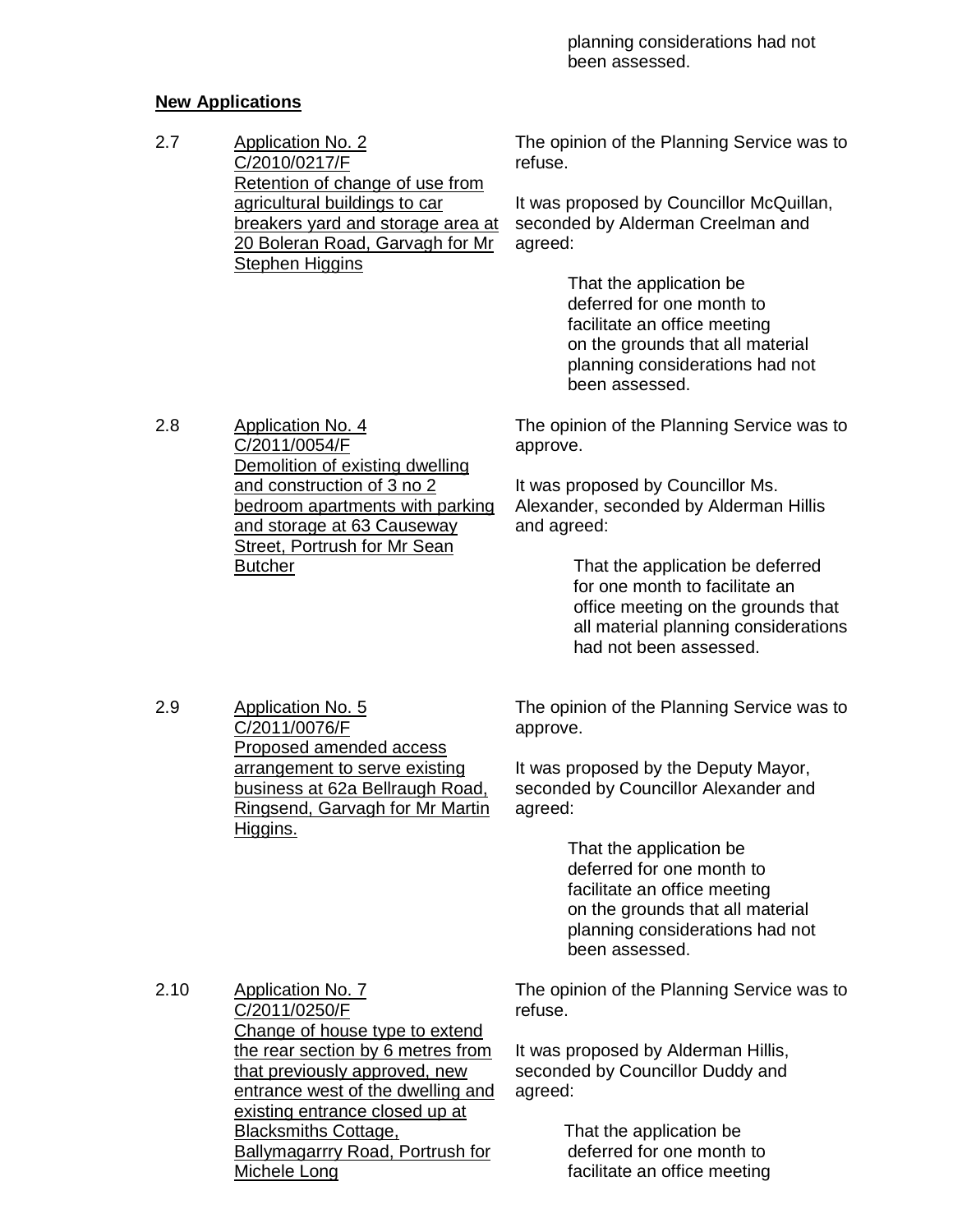on the grounds that all material planning considerations had not been assessed.

2.11 Application No. 8 C/2011/0264/O Proposed infill site with Single dwelling and garage under CTY8, PPS21 between 65 and 69 Sconce Road, Articlave, Coleraine for Mr and Mrs Martin Benson.

The opinion of the Planning Service was to refuse.

It was proposed by Councillor McQuillan, seconded by the Deputy Mayor and agreed:

> That the application be deferred for one month to facilitate an office meeting on the grounds that all material planning considerations had not been assessed.

# **3.0 PLANNING APPEALS INFORMATION**

Consideration was given to the Planning Appeals Report detailing the following (previously supplied):

# **3.1 Appeal Against Enforcement Notice**

#### **Alleged unauthorised erection of four units of accommodation - Land at 12 Ballymacrae Road, Portrush for Mr Norman Menary.**

It was noted that an appeal had been received in respect of the above Enforcement Notice.

It was proposed by Councillor Barbour, seconded by Councillor Ms. Alexander and agreed that Council endorse the Department's enforcement action.

# **4.0 GENERAL PLANNING ISSUES**

# **4.1 Office Meetings**

The date for the office meetings was set for Friday 28th October 2011.

# **4.2 C/2011/0302/F**

A member requested clarification on the determination of the above application which was heard at the office meeting held on Friday 19th August 2011.

# **4.3 Change of Use – Betting Office to Amusement Arcade, Portstewart**

A member expressed concern regarding an alleged Change of Use Application from a Betting Office to an Amusement Arcade at The Diamond, Portstewart, adjacent to the Dominican College.

Mr Duffy advised that any application submitted would be advertised, neighbour notified and objections could be made at that stage.

#### **4.4 C/2009/0823 and C/2009/07 12 Sandwich Bar, Riverside Park, Coleraine** In response to a query regarding work currently taking place at Riverside Retail Park in respect of these planning applications, Mr Duffy advised that the planning permission had a five year time limit for development to commence, and it was a matter for the applicant to decide when to commence works. He explained that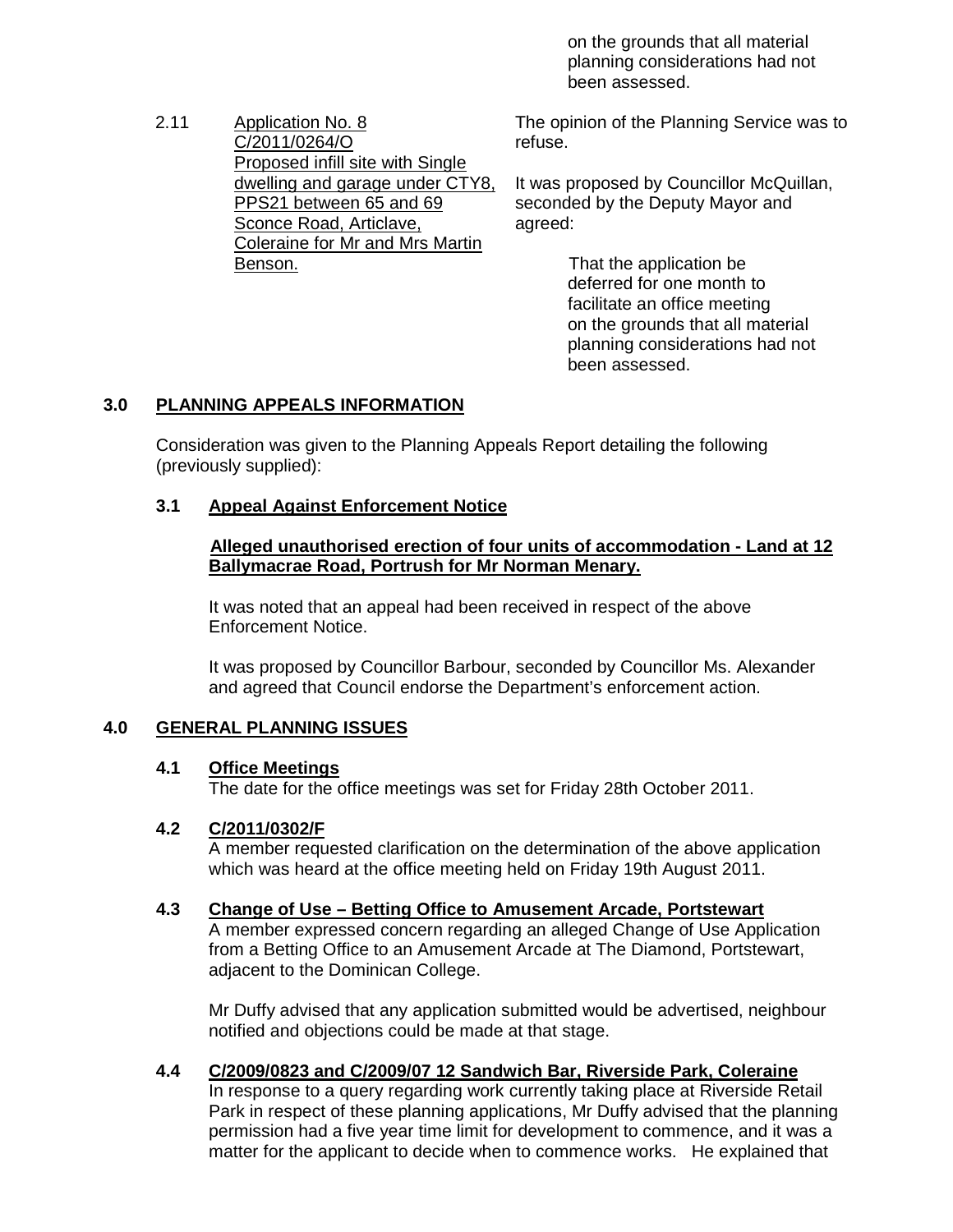the permission remained valid in perpetuity if a material start was made within this five year time limit.

# **4.5 Dog Kennels, Long Commons, Coleraine**

 In response to a query regarding this proposal, Mr Duffy advised that this was a recent application which would come before the Committee in due course.

# **5.0 DRAFT NORTHERN AREA PLAN 2016 – PUBLIC EXAMINATION: STAGE I**

The Principal Administrative Officer updated members on Stage I of the Public Examination which had concluded on 6th October 2011. It was noted that of the total eighteen topics discussed, Council had submitted evidence on fourteen.

A Workshop would be arranged to consider Council's submission to Stage II of the Public Examination before the submission deadline of 14th November 2011.

# **6.0 REVIEW OF ARRANGEMENTS FOR PLANNING COMMITTEE MEETINGS**

In view of the decreasing number of planning applications coming before Council, it was agreed that future Planning meetings be held at 6.30 pm on the fourth Tuesday of the month, prior to the full Council meeting, with effect from November 2011.

# **7.0 CORRESPONDENCE**

North West Region Waste Management Group Workshop

Tabled notification from the North West Region Waste Management Group regarding a Workshop to be held Wednesday 26<sup>th</sup> October 2011 in Limavady Borough Council Offices between 10.00 am and 12.30 pm.

The Workshop was intended to give members the opportunity to more fully understand the work of the Group and the progress being made towards the delivery of the regional waste infrastructure project.

Any member wishing to attend was asked to contact the Principal Administrative Officer or the office of North West Regional Waste Management Group directly.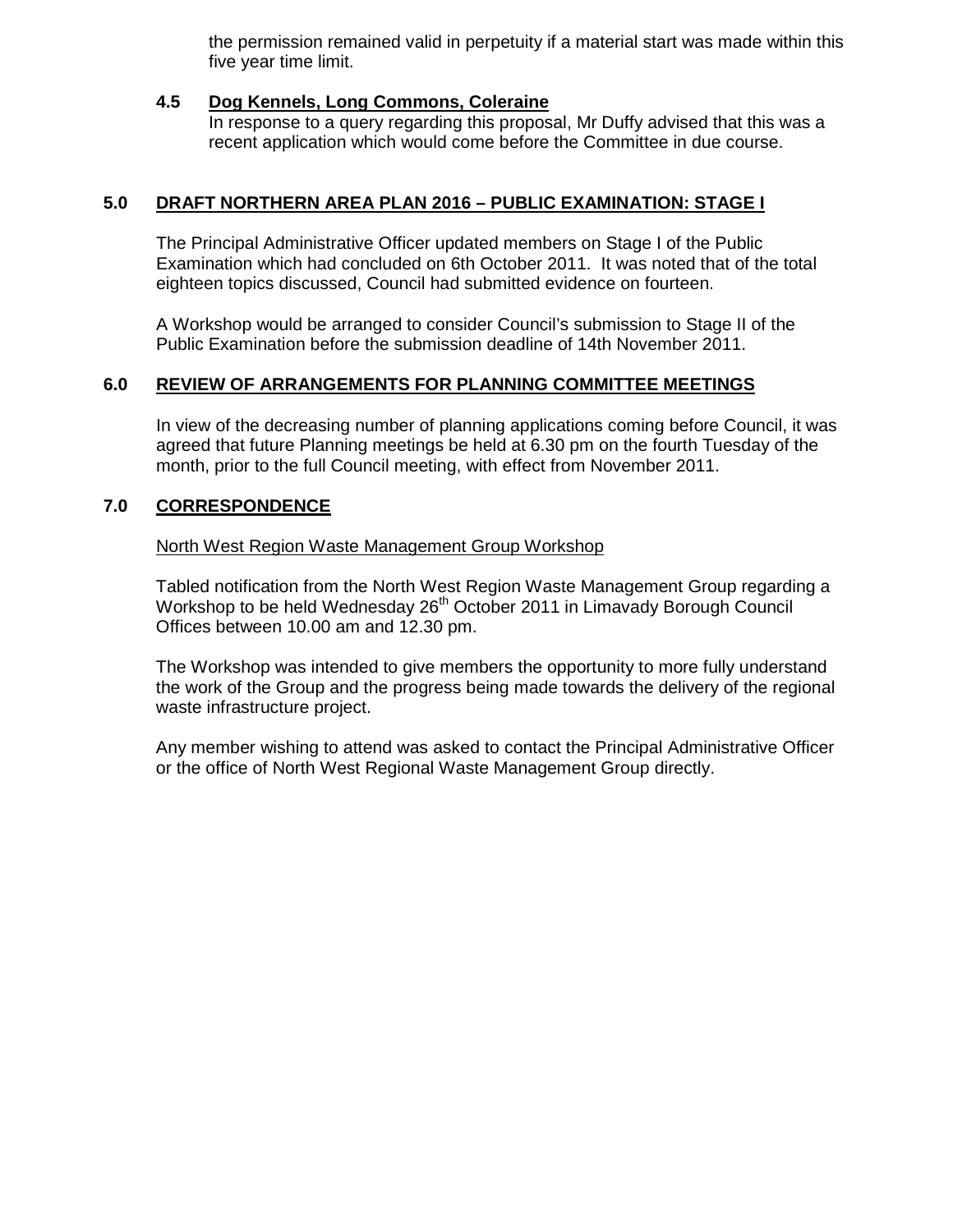# **POLICY AND DEVELOPMENT COMMITTEE**

# **18th October, 2011**

The Mayor, Alderman J. M. Bradley

The Deputy Mayor, Councillor W. A. King

# **Aldermen**

| W. T. Creelman      |  |  |
|---------------------|--|--|
| M. T. Hickey (Mrs.) |  |  |

N. F. Hillis W. J. McClure

# **Councillors**

- C. Archibald D. Harding Y. Boyle (Ms.) R. J. Holmes A. S. Cole R. A. Loftus (Mrs.) G. Duddy W. McCandless E. P. Fielding (Mrs.) G. L. McLaughlin M. Fielding **A. McQuillan** B. Fitzpatrick
- 
- **Officers in Town Clerk and Chief Executive, Corporate Director of Attendance:** Environmental Services, Corporate Director of Leisure and Development, Head of Development Services, Head of Performance, Policy and Governance, Acting Head of Finance, Economic Development Manager (Items 1.0 – 1.4), Acting Neighbourhood Renewal Co-ordinator (Items 1.0 – 1.4) and Administrative Assistant

**Apologies:** Councillors Ms. Alexander and McClarty

# **1.0 DEVELOPMENT SERVICES' REPORT**

 Consideration was given to the Report of the Head of Development Services (previously supplied).

Matters arising:

# **1.1 Neighbourhood Renewal**

Ms. Tracy Hegarty, Acting Neighbourhood Renewal Co-ordinator, was introduced to the meeting.

Ms. Hegarty outlined the Neighbourhood Renewal Programme 2009/11 and highlighted key themes including: working and reporting structures; Council's role; programme and project funding; strategic issues; priority areas; and the action plan for 2011/15.

During a period of discussion the Acting Neighbourhood Renewal Co-ordinator answered Members' questions. In response to a query in relation to Glenmanus she agreed to find out more information and respond directly to the Member.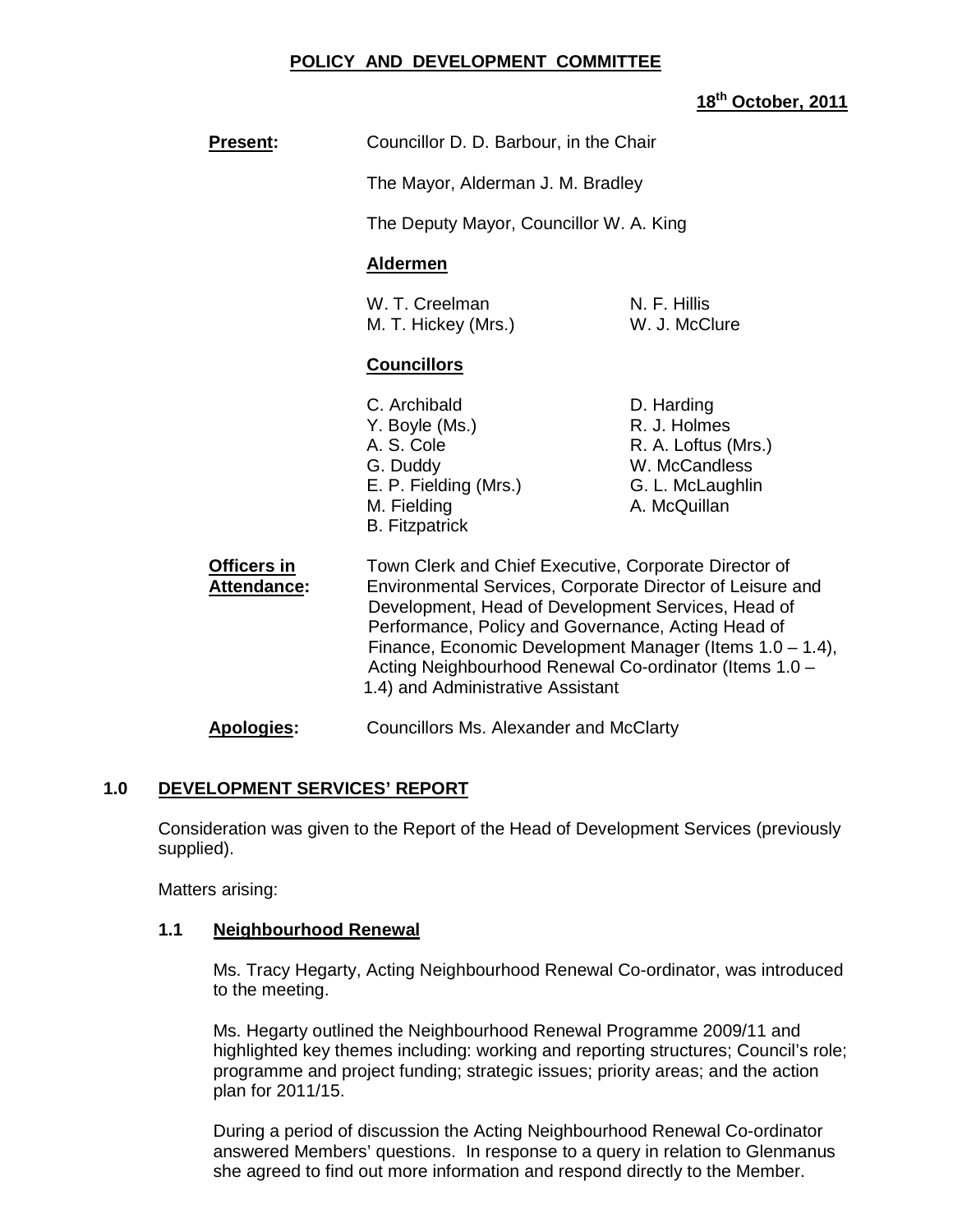# **1.2 N E Rural Development Programme (NERDP): Village Renewal Measure 3.5**

Members noted information on the Council's work with the four villages of Articlave, Kilrea, Macosquin and Portballintrae to enable them to submit applications for funding under this Measure, as contained in the report.

In the light of budget restrictions attached to the process, it was anticipated that two of the villages would be successful in their bids and would receive funding of up to 75% of project costs.

#### **Recommended:**

 On the proposal of Councillor McQuillan and seconded by the Deputy Mayor, that Council provides 25% match funding at £20,833 for each of the two villages which achieve NERDP funding under Village Renewal Measure 3.5: a total of £41,666.

 Thanks were extended to COLLAGE for its help in supporting these applications and to staff who worked on the projects.

# **1.3 North East Partnership (NEP)**

Consideration was given to a request for continued funding of the North East Partnership for 2011/14 at a 20% reduction in cost resulting in a contribution of £2,000 per annum. It was noted that this contribution would assist in levering funding of £421,036 from the Special EU Projects Body (SEUPB) up until December 2013.

# **Recommended:**

That Council contributes £2,000 per annum to the NEP for the period 2011/14 subject to annual review by officers as to satisfactory progress.

# **1.4 Contributions Policy**

The recommended framework for categorisation of groups under Council's policy for contributions to external bodies was considered (previously supplied).

#### **Recommended:**

That Council approves the categorisation of groups within the contributions framework as outlined for implementation.

#### **1.5 For Information**

Members noted information on the following topics, as contained in the report:

- i) Portrush Regeneration Group
- ii) Business Support Programmes
- iii) Business Support Events

# **2.0 ADMINISTRATIVE SERVICES**

# **2.1 Remembrance Day Representation**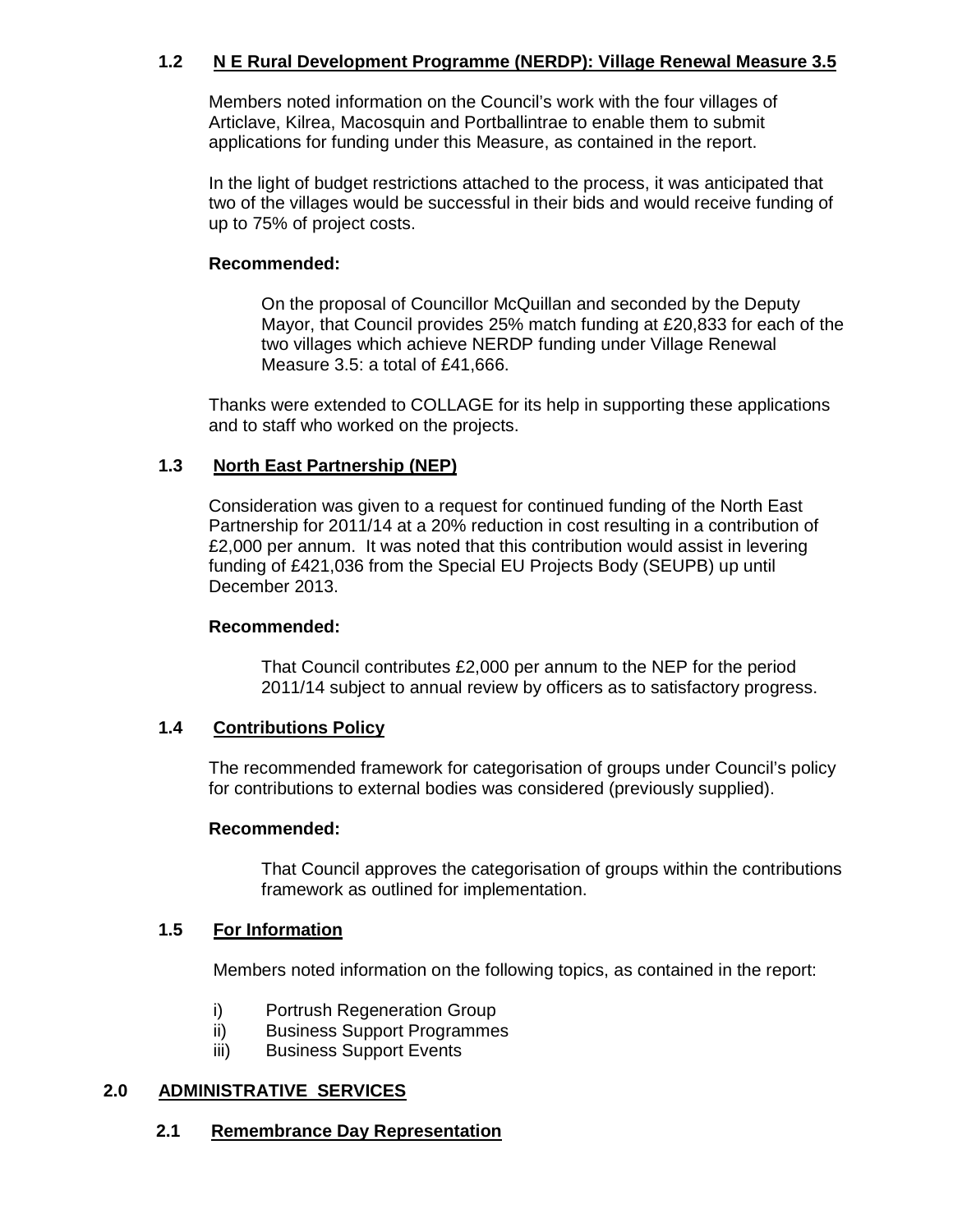It was noted that the main Council ceremony for Remembrance Day would be in Portstewart on Sunday, 13<sup>th</sup> November, 2011 and would be attended by The Mayor.

 On a request for nominees to represent Council at ceremonies outside Portstewart, the following nominations were agreed:

| Coleraine  |                          | The Deputy Mayor              |
|------------|--------------------------|-------------------------------|
| Portrush   |                          | <b>Councillor Fielding</b>    |
| Kilrea     |                          | <b>Councillor Mrs. Loftus</b> |
| Garvagh    |                          | <b>Councillor Holmes</b>      |
| Aghadowey  |                          | <b>Councillor Barbour</b>     |
| Castlerock | $\overline{\phantom{0}}$ | <b>Councillor McQuillan</b>   |
|            |                          |                               |

# **2.2 Coleraine Free Presbyterian Church – Service of Remembrance**

 An invitation had been extended to Members by Coleraine Free Presbyterian Church to attend a Service of Remembrance on  $13<sup>th</sup>$  November, 2011 at 6.30pm and to participate in a wreath laying ceremony on the evening.

#### **Recommended:**

On the proposal of Councillor McQuillan and seconded by Councillor Fitzpatrick, that the invitation be accepted and that Councillor Duddy represent Council.

# **3.0 CHIEF EXECUTIVE'S REPORT**

The Report of the Town Clerk and Chief Executive was considered (previously supplied).

Matters arising:

# **3.1 Improvement Efficiency and Collaboration (ICE)**

 Consideration was given to information on the ICE programme and to a request for two nominations to the Regional Governance Group (RGG), as contained in the report.

#### **Recommended:**

On the proposal of Councillor Duddy and seconded by Councillor Harding, that The Mayor be nominated as Council's representative on the RGG.

On the proposal of Councillor Fitzpatrick and seconded by Councillor Mrs. Loftus, that Alderman Mrs. Hickey be nominated as substitute representative.

# **3.2 For Information**

Members noted information on the following topic, as contained in the report:

**Future Search** 

# **4.0 FINANCE REPORT**

**4.1 Loan Sanction Application**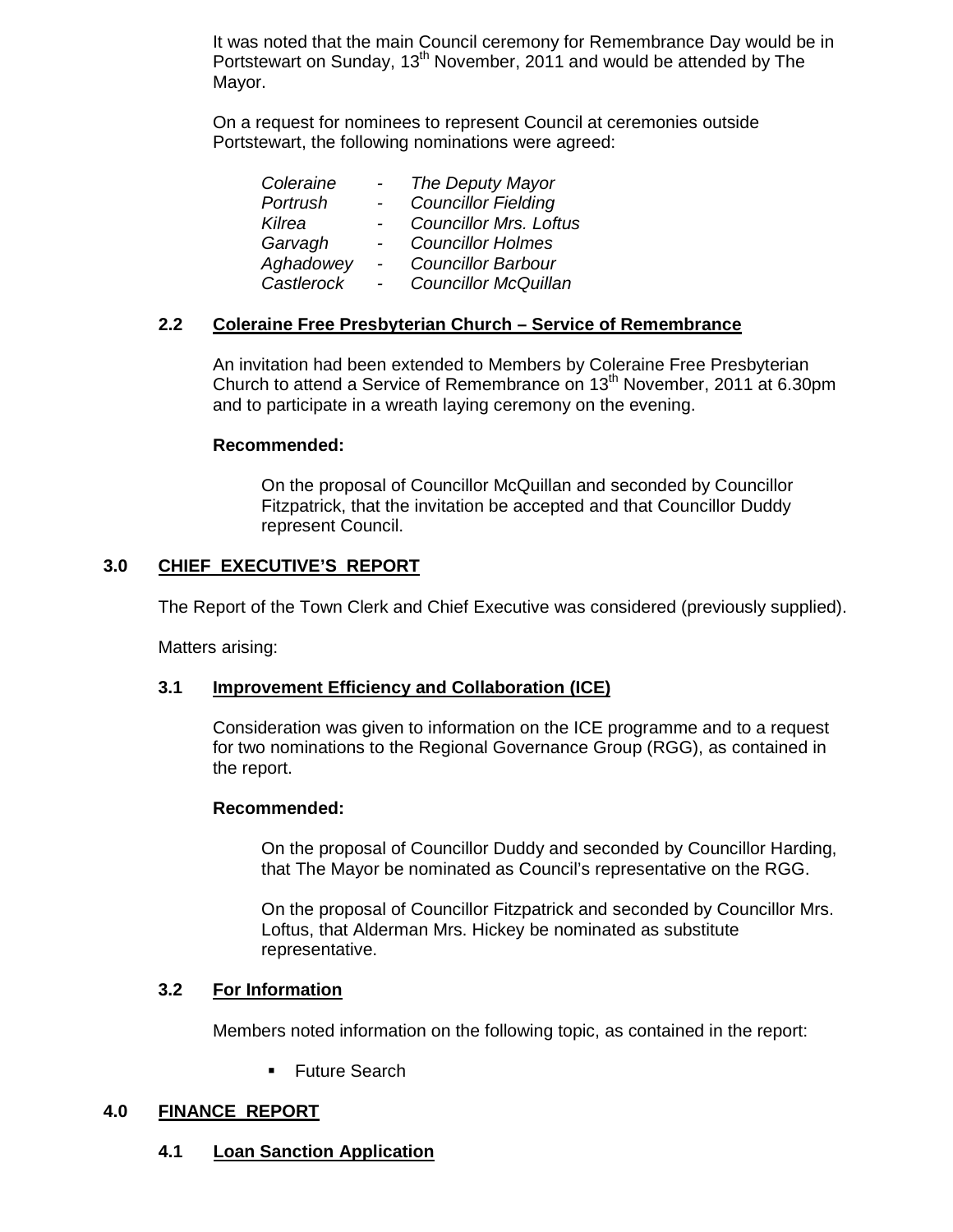Consideration was given to the raising of a Loan Sanction through the Department of Environment NI.

#### **Recommended:**

That Council approves the raising of a Loan Sanction for £980,000 for Station Square Environmental Improvement Scheme.

#### **4.2 Accounts**

Members noted that Accounts for September 2011 had been previously supplied.

# **5.0 REVIEW OF OFF-STREET PARKING CHARGES - WATERSIDE CAR PARK, COLERAINE**

Read letter dated 21<sup>st</sup> September, 2011 from Roads Service (previously supplied) requesting Council to consider withdrawing its objection to the introduction of parking charges at Waterside car park, Coleraine.

#### **Recommended:**

 On the proposal of Alderman McClure and seconded by Alderman Mrs. Hickey, that Council does not agree to Roads Service's request.

A period of discussion ensued during which Members' comments were noted by the Chief Executive for inclusion in the response to Roads Service.

# **6.0 CONSULTATION DOCUMENT: DISTRICT COUNCILLORS' ALLOWANCES AND MULTIPLE MANDATES**

Attention was drawn to this Consultation Document (circulated), response to which would be made on an individual Member and/or party basis.

# **7.0 PORTRUSH REGENERATION GROUP**

Reference was made to the meeting with Minister Attwood on  $7<sup>th</sup>$  October, 2011. The Chief Executive advised that he had written to the Minister in relation to the Kiddieland scheme as a follow-up to the meeting.

In response to a Member's request, the Chief Executive agreed to write a further letter to the Minister in respect of the Ballycairn and Causeway Street issues.

# **8.0 WINTER GRITTING**

In response to a request for information on arrangements made with Roads Service in relation to winter gritting, the Chief Executive advised that this issue was being discussed at both NILGA / Departmental and local level.

The Corporate Director of Environmental Services further advised that detailed discussions had taken place with Roads Service using a draft Memorandum of Understanding as a basis. Details of the discussions were currently being finalised and it was hoped to bring the Memorandum of Understanding to Council for approval in November. It was noted that the issue of liability would be addressed within the Memorandum.

# **9.0 COLERAINE TOWN HALL**